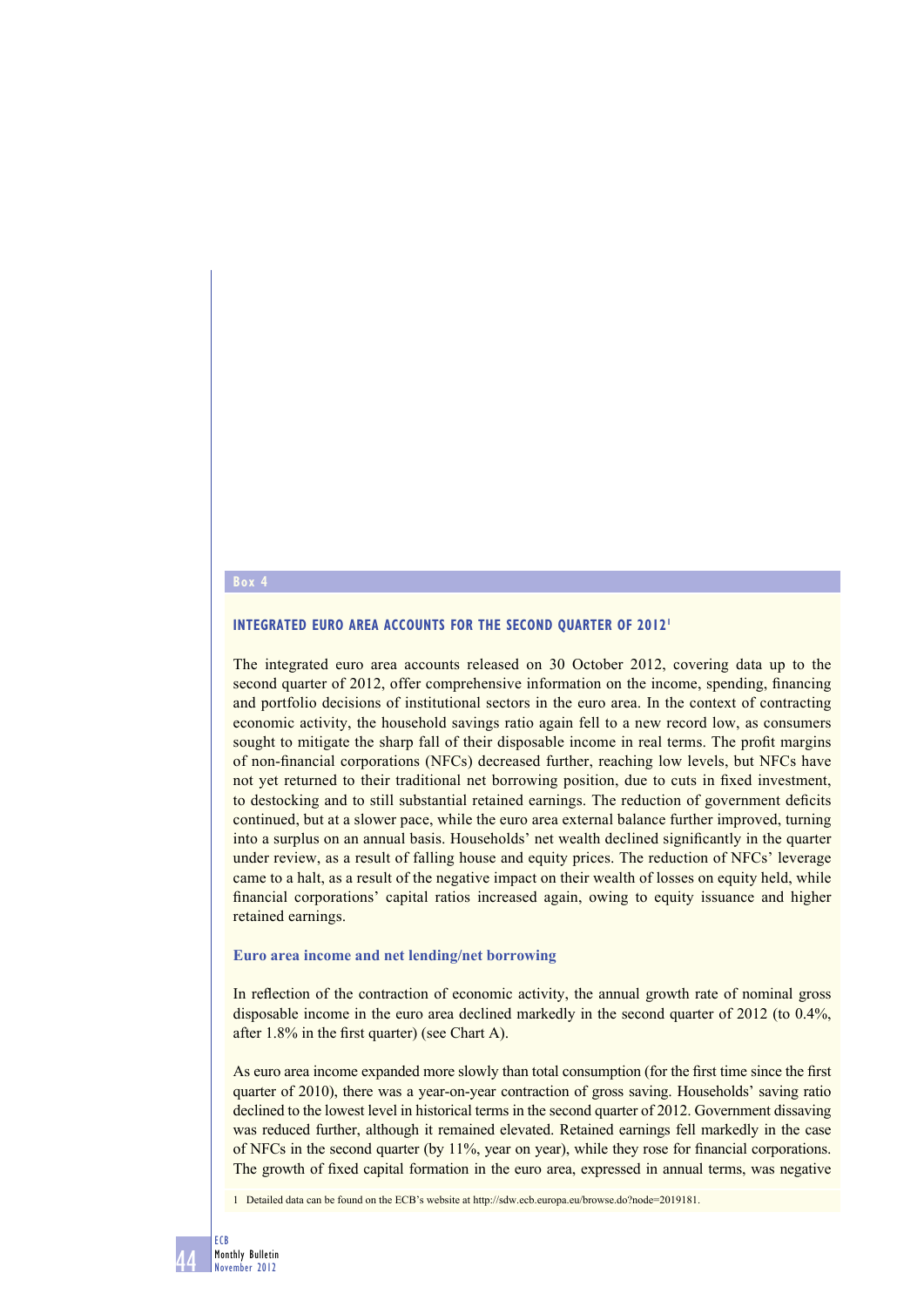## **ECONOMIC AND MONETARY DEVELOPMENTS**

Monetary and financial developments



and decreased further across all sectors, with the most pronounced declines being recorded for the government sector and for financial corporations. Households' investment declined by 2.1%, and that of NFCs by 1.1%. Destocking of inventories, assessed on the basis of seasonally adjusted data, appears to have gained further momentum in the second quarter; this contrasts with the significant restocking recorded a year earlier, so that inventories reduced the annual rate of growth in nominal GDP by 1 percentage point in the second quarter of 2012. As a result, overall gross capital formation fell far more markedly (by 7.4%, year on year) than gross fixed capital formation (2.7%).

Given that the decline in euro area investment was sharper than that in saving, the net lending/ net borrowing position of the euro area improved (turning into a surplus of 0.3% of GDP on a four-quarter sum basis). The improvement in the external balance was due mainly to net trade in goods. From a sectoral viewpoint, the improvement reflected primarily increased net lending by financial corporations, the shift in the position of NFCs to slight net lending, from net borrowing a year earlier, mainly on account of destocking, and a steady reduction of government deficits. By contrast, households reduced net lending, as the contraction of saving exceeded the reduction of investment (see Chart B). On the financing side, cross-border flows were subdued, although non-residents resumed their investment in euro area government debt securities in the first half of 2012.

# **Behaviour of institutional sectors**

In the second quarter of 2012, *households'* nominal income fell by 0.2%, year on year, after having increased by around 1.5% in the two previous quarters. This reflected lower growth in compensation of employees and a decline in both net property income earned and the gross operating surplus/mixed income. The negative fiscal drag on households' net income, i.e. that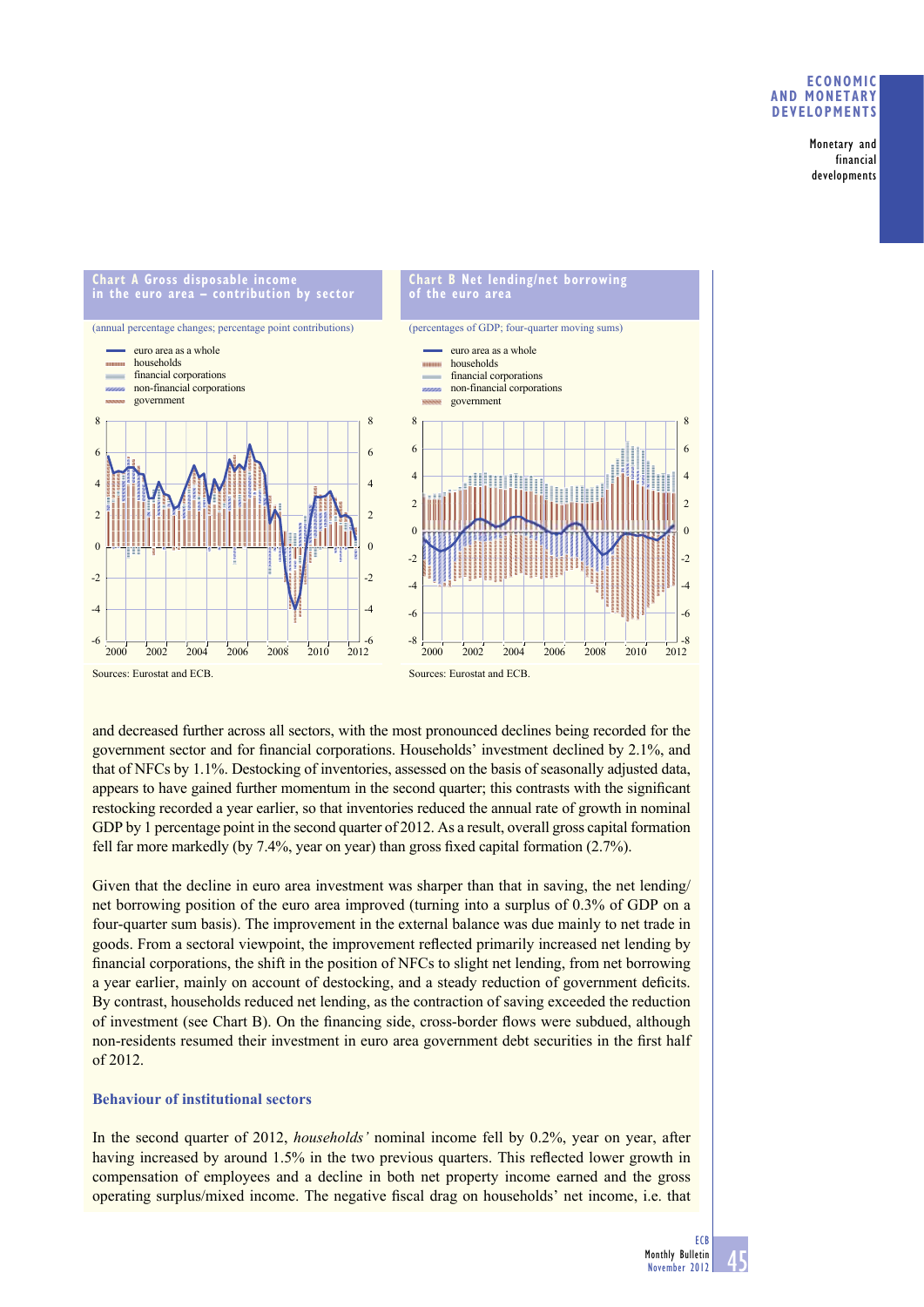from government transfers and taxes, remained at the level recorded in previous quarters, reducing annual income growth by 0.7 percentage point. In real terms, households' income declined by 2.2%, year on year (see Chart C). In order to mitigate the effect of that decline on consumption, households dipped into their savings. This caused their saving ratio to fall, on a seasonally adjusted basis, to 12.9% in the second quarter, the lowest level on record (see Chart D).<sup>2</sup> As savings fell more rapidly than housing investment, households' net lending decreased. Growth of households' financing continued to edge down. The shifts in households' investment portfolios away from non-bank liabilities (notably insurance technical reserves) back to monetary assets (e.g. bank deposits) continued, in the context of an overall slowdown in financial asset accumulation. Households' net wealth fell significantly year on year, as their holding losses on housing and equity exceeded their net saving.

The gross operating surplus of *NFCs* contracted further on an annual basis in the second quarter, as value added decelerated relative to wages and as taxes on production increased. NFC margins fell further to 38.1% in the second quarter of 2012. This series had peaked at 41% in the third quarter of 2007, and had a trough of  $36.6\%$  in the first quarter of 2009. Savings (i.e. retained earnings) fell markedly in annual terms (by 11%), but remained at high levels. NFCs' net lending/borrowing has remained close to balance in recent quarters, thus not returning to the more traditional net borrowing position, as capital expenditure slowed down markedly in the

2 This analysis is currently subject to higher statistical uncertainty than would normally be the case, with more scope for revisions than usual, as the financial side of the accounts pointed to a noticeably higher household saving ratio than the non-financial side prior to balancing.

## **Chart C Households' nominal gross disposable income**

(annual percentage changes; percentage point contributions)

net social benefits and contributions direct taxes **Internet** net property income gross operating surplus and mixed income compensation of employees real gross disposable income gross disposable income 8 8 6 6 4 4 2 2  $\Omega$  $\Omega$ -2 -2  $-4$ 2012 2000 2002 2004 2006 2008 2010 2012 Sources: Eurostat and ECB.

#### **Chart D Households' income, consumption and saving ratio**

(annual percentage changes; percentage of gross disposable income, four-quarter moving sum)

- household income growth (left-hand scale)
- nominal consumption growth (left-hand scale)
- **savings ratio** seasonally adjusted (right-hand scale)



46 ECB Monthly Bulletin November 2012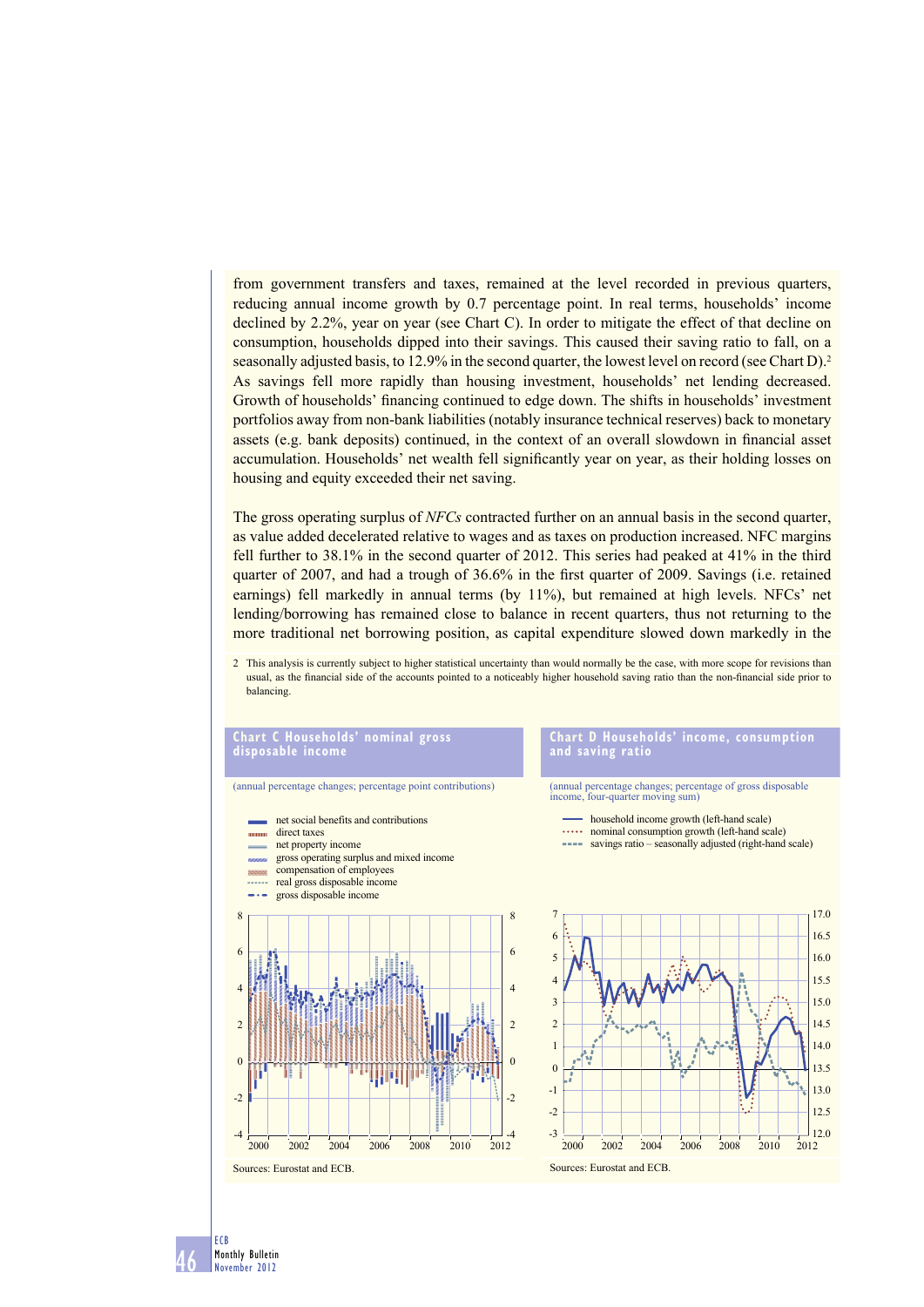## **ECONOMIC AND MONETARY DEVELOPMENTS**

Monetary and financial developments

context of destocking (see Chart E). NFCs' market financing benefited from the ECB's three-year longer-term refinancing operations (LTROs), which contributed to improving the environment for corporate debt issuance, whereas bank loans contracted again. NFCs continued to augment their already ample liquidity buffers (which stood at  $E2.8$  trillion). In contrast to the rapid weakening of growth in value added, intra-sector lending (trade credits, loans granted by NFCs) remained resilient, once again providing a buffer for bank financing constraints, particularly in the case of small and medium-sized enterprises (Chart F). The reduction in NFCs' leverage came to a halt in the second quarter, as a consequence of lower equity prices diminishing the value of their portolios, rather than as a result of an increase in debt.

In the second quarter of 2012, the *government* deficit, which has been falling fairly rapidly since its peak in the first quarter of 2010, declined further, albeit at a significantly slower pace. On a four-quarter moving sum basis, the government deficit fell to 3.9% of GDP in the second quarter, from  $4.0\%$  in the first quarter. Year-on-year growth in the government sector's current revenues declined (particularly VAT and direct taxes on corporations). Yearon-year growth in total expenditure remained contained at close to 1% (in nominal terms and excluding capital transfers), reflecting the ongoing consolidation measures, inter alia stagnant or declining compensation of employees. With respect to financing, loan liabilities have increasingly replaced debt issuance. Debt securities issued were bought by banks and non-residents alike, in the context of the ECB's refinancing operations (three-year LTROs), thus partly reversing the offloading of holdings observed in parallel to interventions under the Securities Markets Programme (SMP) in the second half of 2011.



(EUR billions, seasonally adjusted)









Note: Trade credit receivable and payable are estimated by the ECB, on the basis of partial information.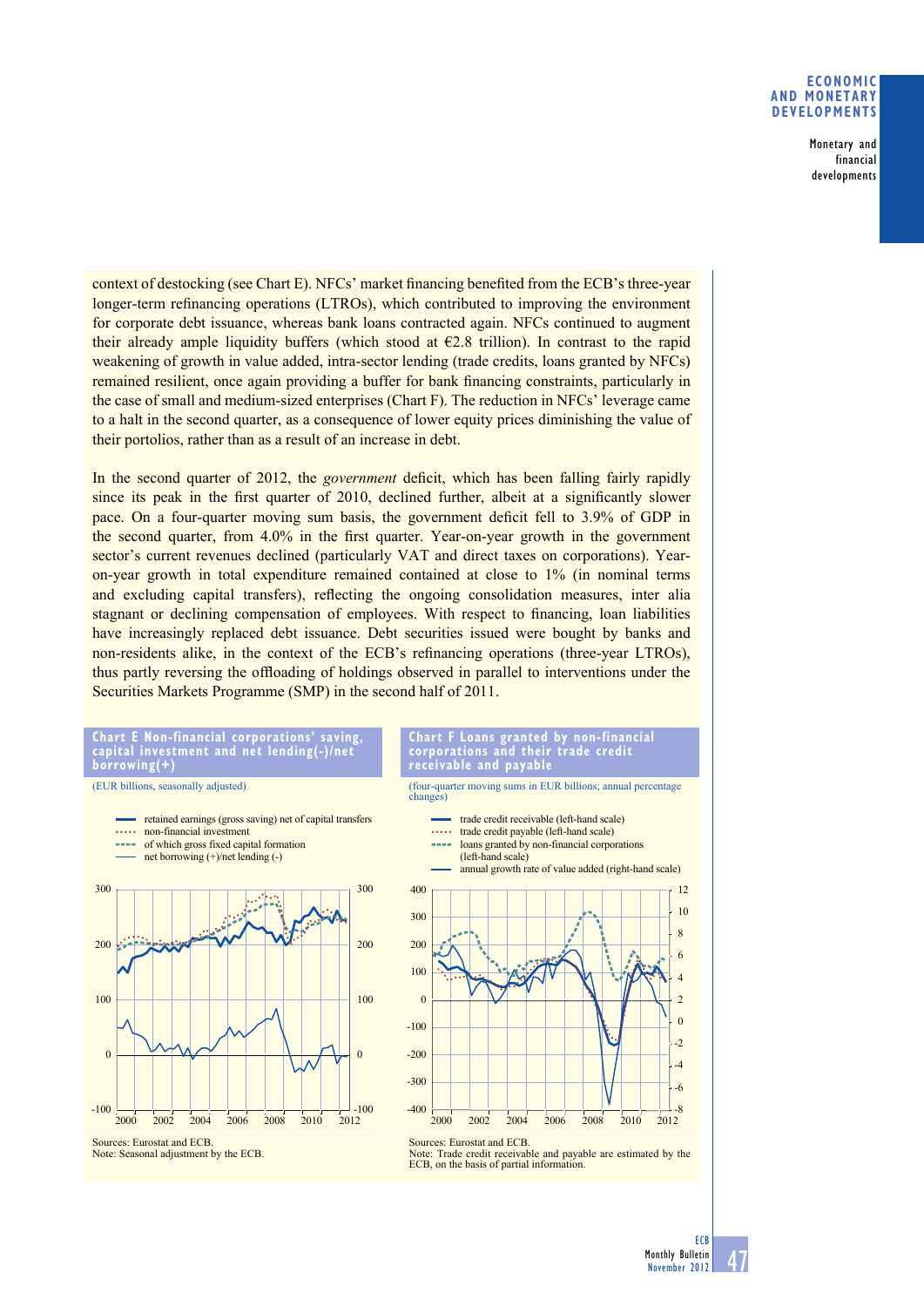The retained earnings (i.e. disposable income) of *financial corporations* increased sharply in spite of subdued growth in value added plus net interest earned, mainly as a result of higher net dividends earned on the back of lower dividends distributed. This, together with continued equity issuance and a reversal of previous holding losses on net assets in 2011, led to an increase in financial corporations' net assets at market value. Against the background of deleveraging pressures, additions to financial corporations' balance sheets remained subdued on a consolidated basis.

#### **Balance sheet dynamics**

**Chart G Change in the net worth of** 

**households**

In the second quarter of 2012, the net worth of households fell markedly in year-on-year terms, namely by the equivalent of 9.6% of income (as opposed to increases in 2010, peaking at 20.5% of income in the fourth quarter). The positive influence of net saving  $(7.4\%$  of income) was more than compensated for by the losses suffered by households (17.0% of income) on their holdings of non-fi nancial assets (predominantly housing) and, to a lesser extent, on their portfolios of financial assets (see Chart G).

Financial corporations posted small holding gains on their financial assets in the second quarter of 2012, after significant gains in the first quarter (see Chart H). Holding losses on equity held (quoted shares, unquoted shares and mutual funds), due to falling stock markets,



Notes: Data on non-financial assets are estimates by the ECB. 1) Mainly holding gains and losses on real estate and land. 2) Mainly holding gains and losses on shares and other equity. 3) This item comprises net saving, net capital transfers received



**Chart H Gains and losses in financial** 

**corporations' asset holdings**

Sources: Eurostat and ECB.

Note: Total refers to "other economic flows", which mainly relate to (realised or unrealised) holding gains and losses (including loan write-offs).

48

ECB Monthly Bulletin November 2012